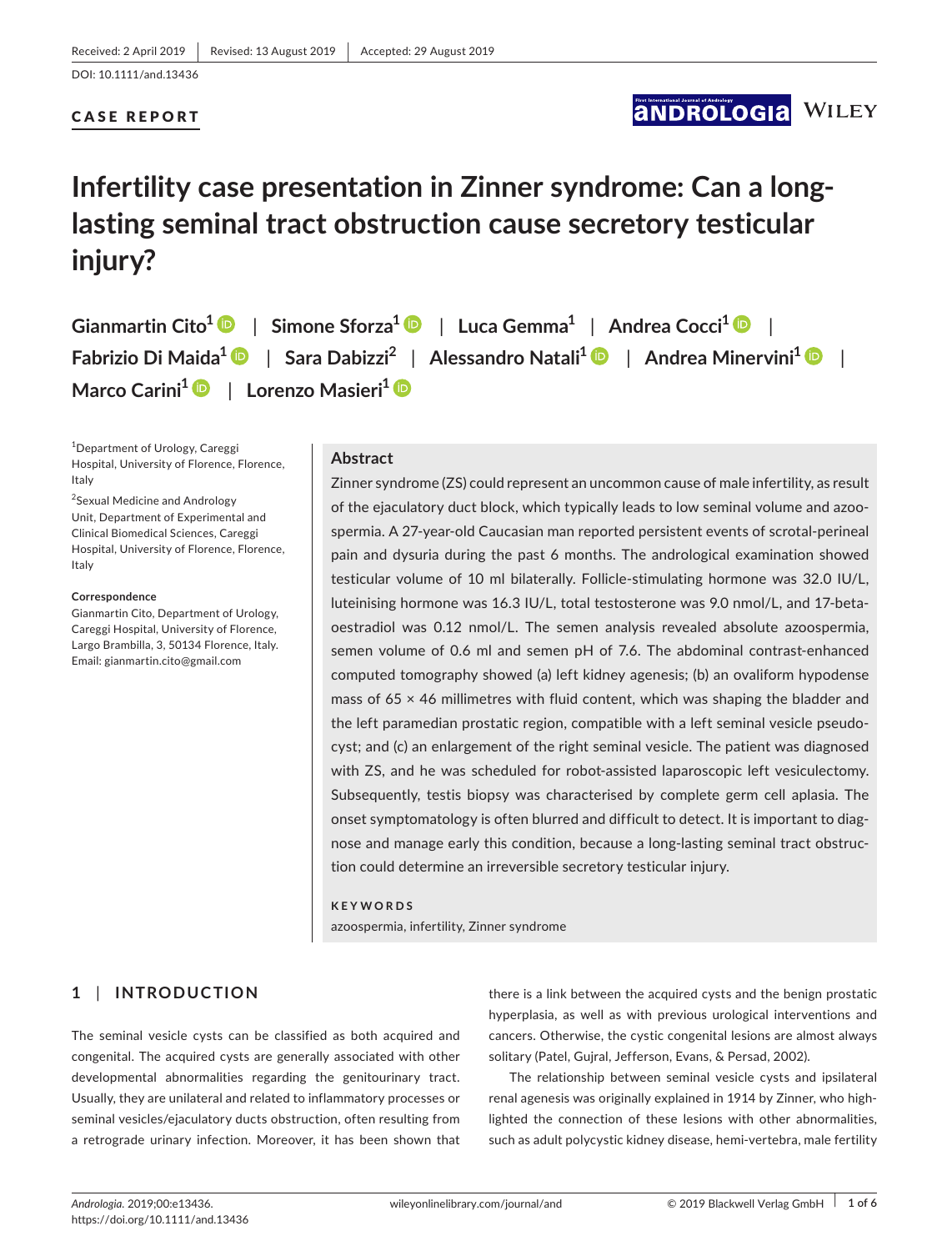**2 of 6 | WILEY |ANDROLOGIA** CITO ET AL.

disorders, seminal tract alterations and ipsilateral testicular agenesis (Zinner, 1914). Nowadays, about 200 cases have been reported in literature (Pereira et al., 2009).

The defective development of the final tract of the mesonephric duct—also known as Wolffian duct—could determine the ejaculatory duct obstruction, causing a congenital cyst formation. The urological anomalies, such as renal dysplasia, hypoplasia or agenesis, do occur as a result of the failing differentiation of the metanephric blastemal at the beginning of the metanephrogenic diverticulum (Williams & Sandlow, 1998).

Usually, small seminal vesicle cysts appear without symptoms. Equally, greater cysts can have no symptoms and can infrequently be a casual detection on rectal examination, as a floating corpus be‐ tween the bladder and rectum, and this way allowing a premature diagnosis (Slaoui et al., 2016).

Asymptomatic or mild cases are usually treated conservatively, although sometimes percutaneous drainage, trans‐rectal or trans‐ urethral aspiration may be considered. In case of more severe symp‐ tomatic cases, an excision by laparoscopic or an open surgery of the cystic lesions may be necessary. Moreover, the fertility status should always be investigated in patients with Zinner syndrome (ZS), since it has been reported a relationship with infertility up to 45% of cases (Pereira et al., 2009). This can be considered as a consequence of the ejaculatory duct stenosis, which determines low seminal volume and azoospermia.

### **2** | **CASE DESCRIPTION**

### **2.1** | **Case**

A 27‐year‐old Caucasian man showed up to our Department of Urology reporting persistent events of scrotal‐perineal discomfort and dysuria during the past 6 months. He did not have any re‐ ported history of trauma, haemospermia or haematuria. In his past medical history, cryptorchidism or delayed pubertal development was excluded. The patient did not report any previous surgery nor ongoing pathologies. The physical andrological examination re‐ vealed testicular volume of about 10 ml bilaterally, estimated with the Prader testicle orchidometer. No sign of varicocele was found bilaterally. On digital rectal examination, a cystic palpable swell‐ ing above the prostate mostly on the left side was appreciated. Some serum blood samples were taken from the patient in order to determine the endocrinal and oncological assessment. Follicle‐ stimulating hormone was 32.0 IU/L, luteinising hormone (LH) was 16.3 IU/L, total testosterone was 9.0 nmol/L, and 17‐beta‐oestra‐ diol was 0.12 nmol/L. Tumour marker dosage, including alpha‐fe‐ toprotein (α‐FP), beta‐human chorionic gonadotropin (β‐HCG) and lactate dehydrogenase (LDH), was reported to be in the normal range (Table 1). Further reasons of primary hypogonadism were excluded through a genetic assessment, including karyotype, anal‐ ysis of microdeletions for Y chromosome and mutations of cystic fibrosis transmembrane conductance regulator (CFTR) genes, re‐ sulting in no abnormalities. Both urine and semen culture were

performed to rule out the presence of infections, showing no al‐ terations. Semen analysis, repeated at least in two different occa‐ sions, showed an absolute azoospermia, even after centrifugation step at high speed, in accordance with the 2010 World Health Organization (WHO) guidelines (Figure 1). The semen volume was 0.6 ml and the semen pH 7.6.

### **2.2** | **Diagnostic assessment**

The transabdominal ultrasounds (US) revealed the absence of left kidney, replaced by a hypertrophic vicariant right kidney, and the presence of ipsilateral anechogenic formation, with a tick wall, of approximately  $67 \times 35$  mm at the distal end of the left ureter. The diagnostic investigation followed with the execution of abdominal contrast-enhanced CT scan, which confirmed (a) left kidney agenesis; (b) ovaliform hypodense mass of  $65 \times 46$  mm with fluid content, that shapes the bladder and the left paramedian prostatic region, compatible with a left seminal vesicle (SV) pseudocyst; and (c) en‐ largement of the right seminal vesicle (Figure 2). Thus, the patient was diagnosed for ZS.

### TABLE 1 Baseline serum parameters

| Parameter      | Value | Normal range   |
|----------------|-------|----------------|
| FSH (IU/L)     | 32.0  | $1.7 - 8.0$    |
| LH (IU/L)      | 16.3  | $0.6 - 7.0$    |
| TT (nmol/L)    | 9.0   | $10.4 - 34.6$  |
| $E2$ (nmol/L)  | 0.12  | < 0.20         |
| <b>AFP</b>     | 1.1   | $0.0 - 5.8$    |
| $B-hCG (IU/L)$ | < 1   | <1             |
| LDH (IU/L)     | 186.0 | $84.0 - 246.0$ |

Abbreviations: AFP, alpha‐fetoprotein; B‐hCG, beta‐human chori‐ onic gonadotropin; E2, oestradiol; FSH, follicle‐stimulating hormone; LDH, lactic acid dehydrogenase; LH, luteinising hormone; TT, total testosterone.



FIGURE 1 Semen analysis showed the absence of mature spermatozoa, consistent with absolute azoospermia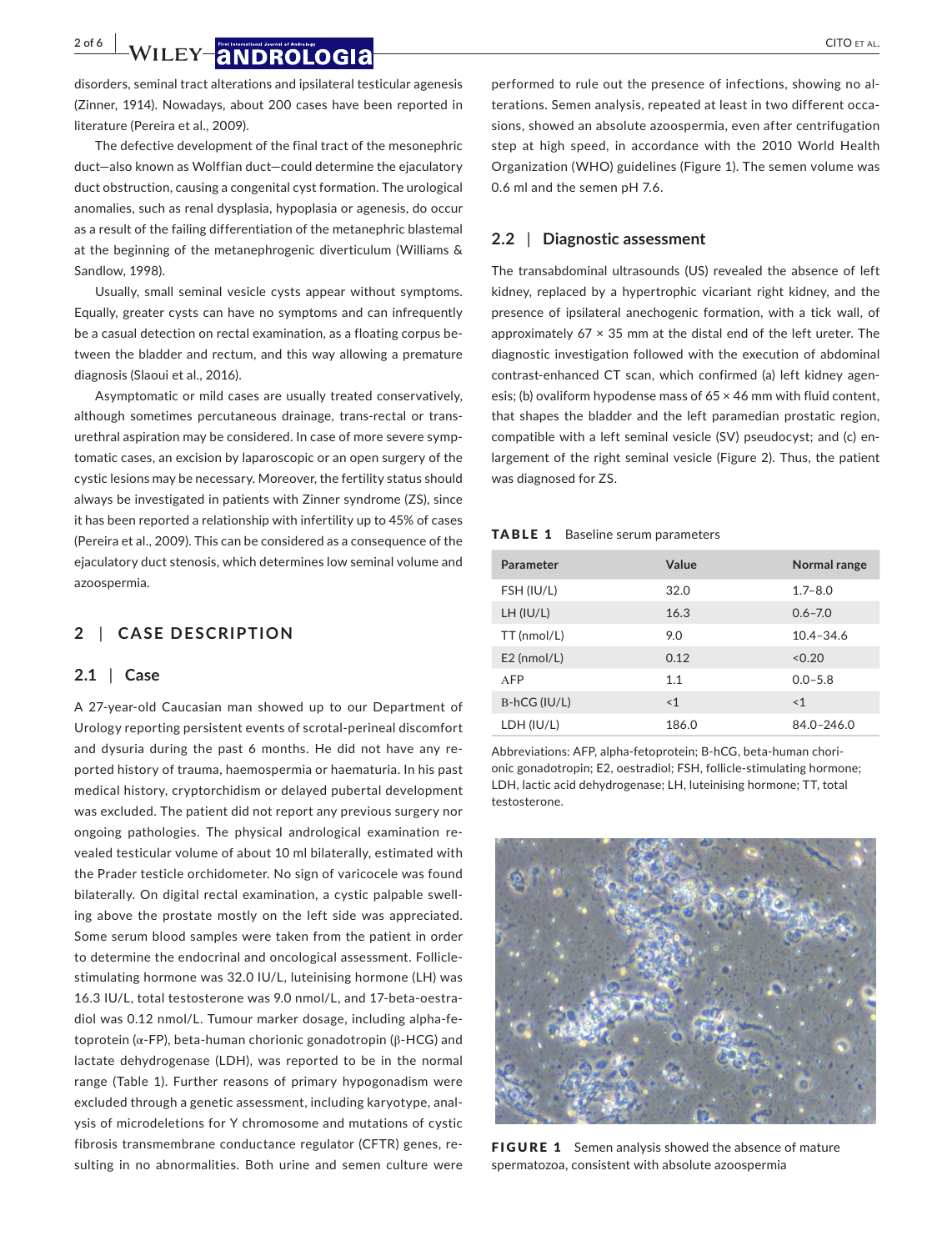# **(a) (b) (c) (d) (e) (f)**

FIGURE 2 Abdominal contrast-enhanced CT: (a) left kidney agenesis; (b) left seminal vesicle that compress bladder and enlargement of the right seminal vesicle; (c, d) coronal CT scans showed ovalar hypodense mass of 65 × 46 millimetres with fluid content, that shapes the bladder and the left paramedian prostatic region, compatible with a left seminal vesicle pseudocyst; (e, f) sagittal CT images confirmed the left seminal vesicle pseudocyst and ipsilateral kidney agenesis

### **2.3** | **Management**

A robot‐assisted laparoscopic left vesiculectomy (RALV) was planned. Under general anaesthesia, a 4‐arm trans‐peritoneal technique, with a 0° lens, was performed. After a transversal incision of the peritoneum, a large cyst of the left seminal vesicle, strongly adherent to the bladder and the prostate, was found. The retrovesical region was prudently sectioned using monopolar scissors and, if needed, a bipolar Maryland dissector, until the left seminal vesicle had been entirely liberated from the contiguous tissues (Figures 3 and 4). A bladder injury of about 1 cm, promptly repaired, occurred. The piece was then blocked out through the camera port using a retrieval bag and sent for the histological examination. A precise haemostasis was

obtained, and both a tube drain and a urinary catheter were inserted. The total surgery time was 133 min, the console time was 108 min, and the estimated blood loss was 150 ml. No intraoperative com‐ plications were recorded. The urinary catheter was removed on the fifth postoperative day (POD), and the patient was discharged on the sixth POD with blood tests in the normal range. At sixth months' follow‐up visit, the patient had no symptoms and no disorders of continence and potency. Six months after the surgery, the semen analysis confirmed absolute azoospermia. The patient was advised to undertake testicular sperm extraction (TESE), in order to retrieve and cryopreserve spermatozoa for possible assisted reproductive technologies (ART) purpose in future.

The histopathological examination showed a  $5.5 \times 1.4 \times 1.5$ -cm left seminal vesicle, with nonspecific wall inflammation. The analy‐ sis of biological testicular specimens by TESE detected fibrosis and complete germ cell aplasia (SCOS).

### **3** | **DISCUSSION**

Zinner syndrome is a rare and uncommon disorder, which is due to Wolffian duct abnormalities (Van den Ouden, Blom, Bangma, &



FIGURE 3 Operative image of robot-assisted laparoscopic left vesiculectomy (RALV): the retrovesical region was prudently sectioned using monopolar scissors and, if needed, a bipolar Maryland dissector, until the left seminal vesicle had been entirely liberated from the contiguous tissues



FIGURE 4 The left seminal vesicle had been entirely liberated from the contiguous tissues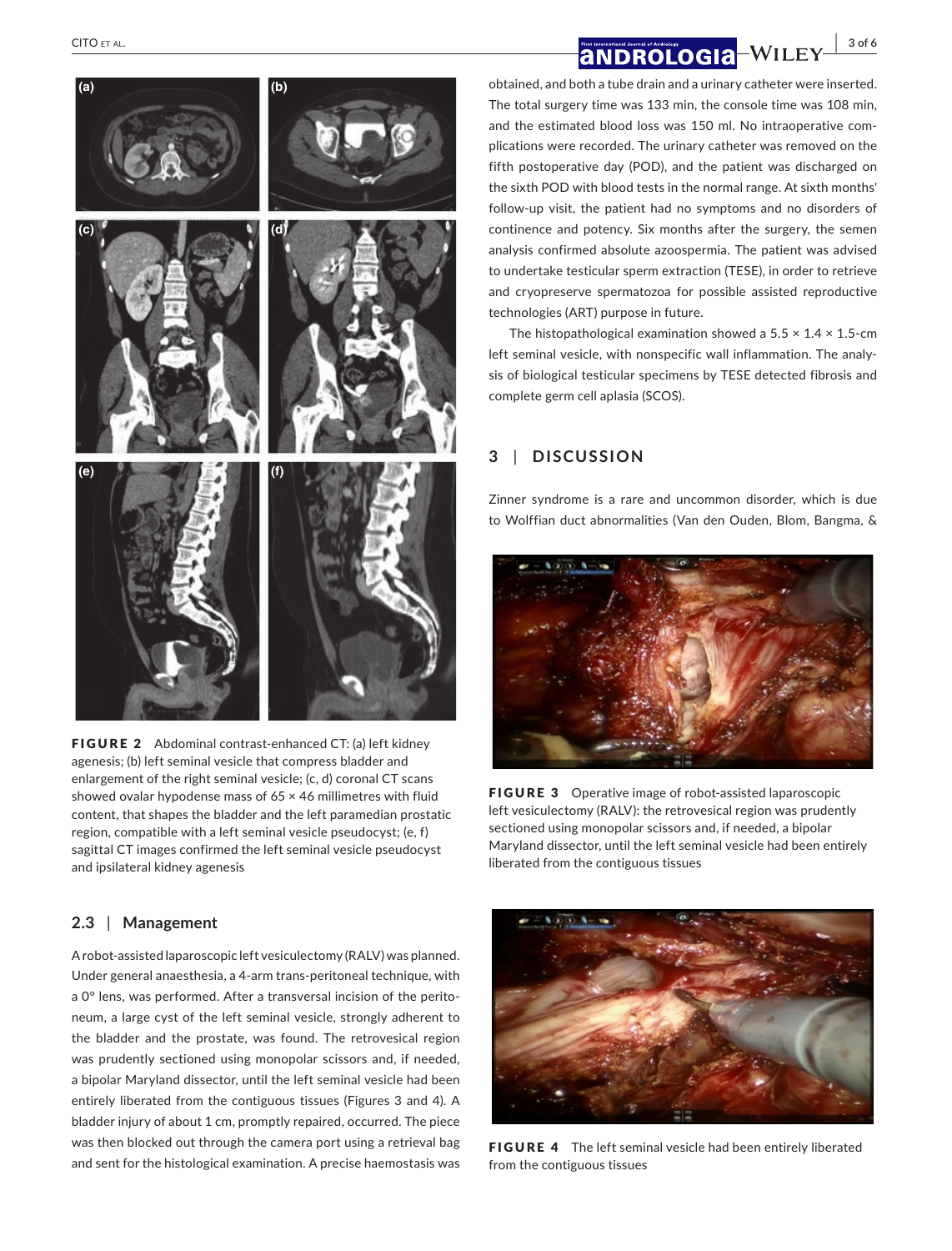**4 of 6 | WILEY |ANDROLOGIA** *CITO ET AL.* 

Spiegeleer, 1998). This disorder consists of a typical triad of seminal vesical cyst, ipsilateral renal agenesis and male infertility. A feasible embryologic reason for this urologic anomaly is that the anomalous distal mesonephric duct development resulted in faulty ureteral bud fusion with metanephros, as well as atresic ejaculatory ducts and unusual dilatation (Patel et al., 2002).

Different diagnostic methods can be performed in order to de‐ tect seminal tract anomalies; trans‐rectal ultrasonography (TRUS) or abdominal ultrasounds are the first steps; computed tomography (CT) and magnetic resonance (MR) represent the second lines, very helpful to distinguish cystic lesions from other pelvic formations and to study the pelvis (Pace, Galatioto, Gualà, Ranieri, & Vicentini, 2008).

Symptoms classically raised in the age of highest sexual and re‐ productive activity, due to the accumulation of seminal fluid in seminal vesicles. The clinical presentation focused predominantly on pain, with the location varying from abdomen, flank, pelvis, scrotum and perineum. Additionally, urinary frequency, dysuria and urgency, as well as inflammation processes, including repeated urinary infec‐ tions, epididymitis or chronic prostatitis are also likely to happen. Moreover, semen abnormalities until the occurrence of absolute azoospermia may coexist (Pereira et al., 2009).

Nevertheless, since this syndrome has broad‐spectrum symptoms, a delayed diagnosis of male infertility could occur. Unfortunately, the few cases of ZS described in literature do not ad‐ dress the fertility issue. Therefore, our attention is focused on the male reproductive health, as this is the first case in which there is reported a clinical presentation of secretory azoospermia.

Indeed, in all cases of ZS described in literature, obstructive azoospermia (OA) was presented. Aghaways I. and Ahmed SM. explained a single case of ZS suffering from OA, who underwent transurethral resection of the ejaculatory duct (TURED). After the surgery, the semen analysis showed a normal sperm count and an acceptable progressive motility, leading to a natural successful pregnancy (Ismaeel & Shyaw, 2016). Equally, other authors have reported a semen quality improvement in 38%–60% of men, with a paternity rate of 22%–31% after TURED (Popken, Wetterauer, Schultze‐Seemann, Deckart, & Sommerkamp, 1998; Turek, Magana, & Lipshultz, 1996). In our report, the surgical treatment was directed to solve the urological symptoms, since RALV did not change the seminal panel.

In this scenario, the reason why azoospermia occurs is due to the ejaculatory duct obstruction (EDO), more often diagnosed with TRUS. EDO may be due to congenital abnormalities, genitourinary infections, prior pelvic surgery, indwelling catheters, ure‐ thral trauma and prostate diseases (Jarow, 1993). In some cases, Müllerian duct cysts or Wolffian duct anomalies were described as the major cause of EDO by previous authors (Pryor & Hendry, 1991). Partial ejaculatory duct obstruction is a recently noticed entity that is suspected in oligoasthenospermic men with low to normal ejaculate volume and evidence of obstruction on TRUS. Currently, the criteria for EDO on TRUS are seminal vesicle dila‐ tation with a width of more than 1.5 cm, dilated ejaculatory ducts

Nevertheless, in our case, after the surgical correction of the seminal tract obstruction, the semen analysis at six-month followup visit confirmed azoospermia. This probably occurs because other factors play a key role in the pathogenesis of this disorder.

Indeed, even though in most of the cases of OA, the spermato‐ genesis is preserved, a sperm secretory impairment may be recorded in a variable percentage of patients. It is widely demonstrated that this occurs as a result of the long‐lasting obstruction causing injury to the spermatogenic tubules. In fact, the quality of spermatozoa may be changed because the distal epididymis contains high quan‐ tities of sperm fragments with macrophages (Schlegel et al., 1994). The number of macrophages gradually reduces towards the proximal epididymis and testis, while the number of motile spermatozoa grad‐ ually rises (Schlegel, 2004). Moreover, the overexpression of reactive oxygen species (ROS) in patients with ZS could mediate the repro‐ ductive toxicity. In fact, the detrimental effects of ROS on semen quality have been widely demonstrated, due to several reasons (Sharma & Agarwal, 1996). Firstly, the sperm membrane has high lev‐ els of polyunsaturated fatty acids, which are extremely vulnerable to peroxidation, leading to a reduction in fertilising ability, motility and viability. Secondly, compared to other cells, spermatozoa are less able to repair damaged structures as a result of their small quantity of cytoplasm and an inactive, highly condensed chromatin. Finally, spermatozoa have a poor defence system against ROS, as catalase is fully absent, and glutathione peroxidase and superoxide dismutase are present in relatively low amounts. Nevertheless, further studies are needed to deepen this topic, in order to evaluate if ROS may actually accelerate the process of germ cell apoptosis, leading to sperm counts decline.

Furthermore, there is evidence that recurrent urinary tract in‐ fections or inflammatory processes in the semen may contribute to the problem, due to the high numbers of activated T lymphocytes producing cytokines (Trofimenko & Hotaling, 2016). All these fac‐ tors could result in damage of male reproductive health, leading to secretory azoospermia. However, it is unknown whether the spermatogenic injury and subsequent reduced sperm production are sustained and how the balance between obstruction and sperm production is supported over the long term. Currently, there are no available data about how much time should pass so that an obstruc‐ tive azoospermia can generate a secretory testicular damage. This is usually due to the lack of a seminal routine examination before the diagnosis of ZS. However, considering the patients who undergo a vasectomy, it has been estimated that the damage may be strict one month after surgery (Gupta, Kothari, Dhruva, & Bapna, 1975) and a 20%–40% reduction in the numbers of spermatids may exist at 1–20 years (Raleigh, O'Donnell, Southwick, Kretser, & McLachlan, 2004).

In this setting, it would be of interest to establish how to predict the presence of an irreversible azoospermia and how to perform an early diagnosis of ZS.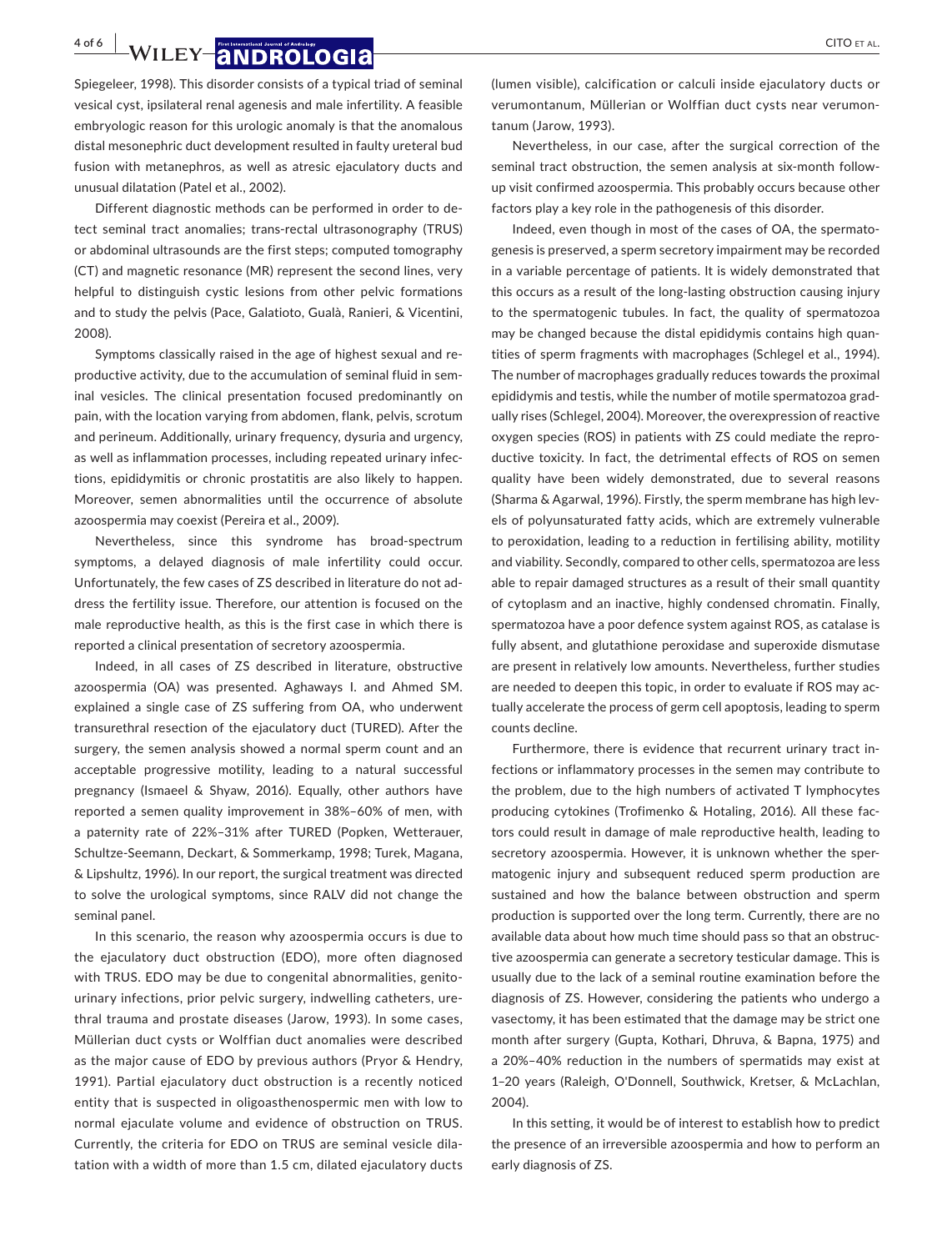Indeed, as showed by previous authors, in patients with EDO, focal hypospermatogenesis or incomplete maturation arrest may co‐ exist (Meacham, Hellerstein, & Lipshultz, 1993).

For that reason, it is crucial to perform testis biopsy in order to show the presence of mature spermatids and spermatozoa in the seminiferous tubules (Schlegel et al., 1994).

However, some predictors of sperm retrieval (SR) can be used in the clinical practice.

At the baseline visit, our patient showed bilateral size testis below the normal range and serum FSH value considerably higher, sugges‐ tive of damaged spermatogenesis. Unfortunately, we were not able to assess testicular volume before the diagnosis of ZS, in order to establish for sure whether the long‐lasting obstruction could have generated a testicular hypotrophy over time. However, to support our theory, increased FSH value was found, although all the more likely causes of primary hypogonadism were excluded.

Several studies agreed on considering FSH dosage as a predictive factor of spermatogenesis in patients addressed to ART, supporting that high levels of FSH and small testicular volume were significantly related to lower chances of SR (Cito et al., 2018). Moreover, although a smaller testicular volume is associated with the worse possibility of SR, there is no minimum range of size that predicts the presence of spermatozoa (Tsujimura et al., 2004). For all these reasons, our patient was advised to perform TESE, although in the presence of poor predictors of positive sperm recovery. However, unfortunately, we were not able to measure some biomarkers in the blood or in the seminal plasma, predictors of impaired spermatogenesis (Zhuang et al., 2015).

Furthermore, in order to diagnose this syndrome as soon as possible, some assessments should be made. Firstly, prenatal testing with ultrasound scans of the urinary tract could detect renal agenesis and therefore possible embryonic disorders that involve the development of the seminal tracts. Secondly, the andrological prevention with the evaluation of young males in fertile age could be crucial in highlighting any problems inherent to the reproductive health.

### **4** | **CONCLUSION**

Zinner syndrome could represent an uncommon cause of male in‐ fertility. The onset symptomatology is often blurred and difficult to detect. It is important to diagnose and manage early this condition, since a long-lasting seminal tract obstruction could determine an irreversible secretory testicular damage.

### **ACKNOWLEDGEMENT**

None.

### **ORCID**

*Gianmartin Cito* https://orcid.org/0000-0001-7526-4025

*Simone Sforza* https://orcid.org/0000-0001-8613-3995 *Andrea Cocci* https://orcid.org/0000-0003-0138-6294 *Fabrizio Di Maida* https://orcid.org/0000-0003-1885-4808

*Alessandro Natali* https://orcid.org/0000-0003-4456-7626 *Andrea Minervini* https://orcid.org/0000-0002-1994-1324

*Marco Carini* https://orcid.org/0000-0002-2288-3647

*Lorenzo Masieri* https://orcid.org/0000-0002-2020-3150

### **REFERENCES**

- Cito, G., Coccia, M. E., Dabizzi, S., Morselli, S., Della Camera, P. A., Cocci, A., … Natali, A. (2018). Relevance of testicular histopathol‐ ogy on prediction of sperm retrieval rates in case of non‐obstruc‐ tive and obstructive azoospermia. *Urologia*, *85*, 60–67. https://doi. org/10.1177/0391560318758940
- Gupta, A. S., Kothari, L. K., Dhruva, A., & Bapna, R. (1975). Surgical ster‐ ilization by vasectomy and its effect on the structure and function of the testis in man. *British Journal of Surgery*, *62*, 59–63. https://doi. org/10.1002/bjs.1800620114
- Ismaeel, A., & Shyaw, M. A. (2016). Endourologic intervention for man‐ agement of infertility in a man with Zinner syndrome resulting in a natural pregnancy. *Journal of Endourology Case Reports*, *2*, 71–73. https://doi.org/10.1089/cren.2016.0010
- Jarow, J. P. (1993). Transrectal ultrasonography of infertile men. *Fertility and Sterility*, *60*, 1035–1039.
- Meacham, R. B., Hellerstein, D. K., & Lipshultz, L. I. (1993). Evaluation and treatment of ejaculatory duct obstruction in the infertile male. *Fertility and Sterility*, *59*, 393–397.
- Pace, G., Galatioto, G. P., Gualà, L., Ranieri, G., & Vicentini, C. (2008). Ejaculatory duct obstruction caused by a right giant seminal vesicle with an ipsilateral upper urinary tract agenesia: An embryologic mal‐ formation. *Fertility and Sterility*, *89*, 390–394.
- Patel, B., Gujral, S., Jefferson, K., Evans, S., & Persad, R. (2002). Seminal vesicle cysts and associated anomalies. *BJU International*, *90*, 265– 271. https://doi.org/10.1046/j.1464-410X.2002.02883.x
- Pereira, B. J., Sousa, L., Azinhais, P., Conceição, P., Borges, R., Leão, R., … Sobral, F. (2009). Zinner's syndrome: An up‐to‐date review of the literature based on a clinical case. *Andrologia*, *41*, 322–330. https:// doi.org/10.1111/j.1439-0272.2009.00939.x
- Popken, G., Wetterauer, U., Schultze‐Seemann, W., Deckart, A., & Sommerkamp, H. (1998). Transurethral resection of cystic and non‐cystic ejaculatory duct obstructions. *International Journal of Andrology*, *21*, 196–200.
- Pryor, J. P., & Hendry, W. F. (1991). Ejaculatory duct obstruction insubfer‐ tile males: Analysis of 87 patients. *Fertility and Sterility*, *56*, 725–730.
- Raleigh, D., O'Donnell, L., Southwick, G. J., de Kretser, D. M., & McLachlan, R. I. (2004). Stereological analysis of the human testis after vasec‐ tomy indicates impairment of spermatogenic efficiency with increas‐ ing obstructive interval. *Fertility and Sterility*, *81*, 1595–1603.
- Schlegel, P. N. (2004). Causes of azoospermia and their management. *Reproduction Fertility and Development*, *16*, 561–572. https://doi. org/10.1071/RD03087
- Schlegel, P. N., Berkeley, A. S., Goldstein, M., Cohen, J., Alikani, M., Adler, A., … Rosenwaks, Z. (1994). Epididymal micropuncture with in‐vitro fertilization and oocyte micromanipulation for the treatment of un‐ reconstructable obstructive azoospermia. *Fertility and Sterility*, *61*, 895–901.
- Sharma, R. K., & Agarwal, A. (1996). Role of reactive oxygen species in male infertility. *Urology*, *48*(6), 835–850.